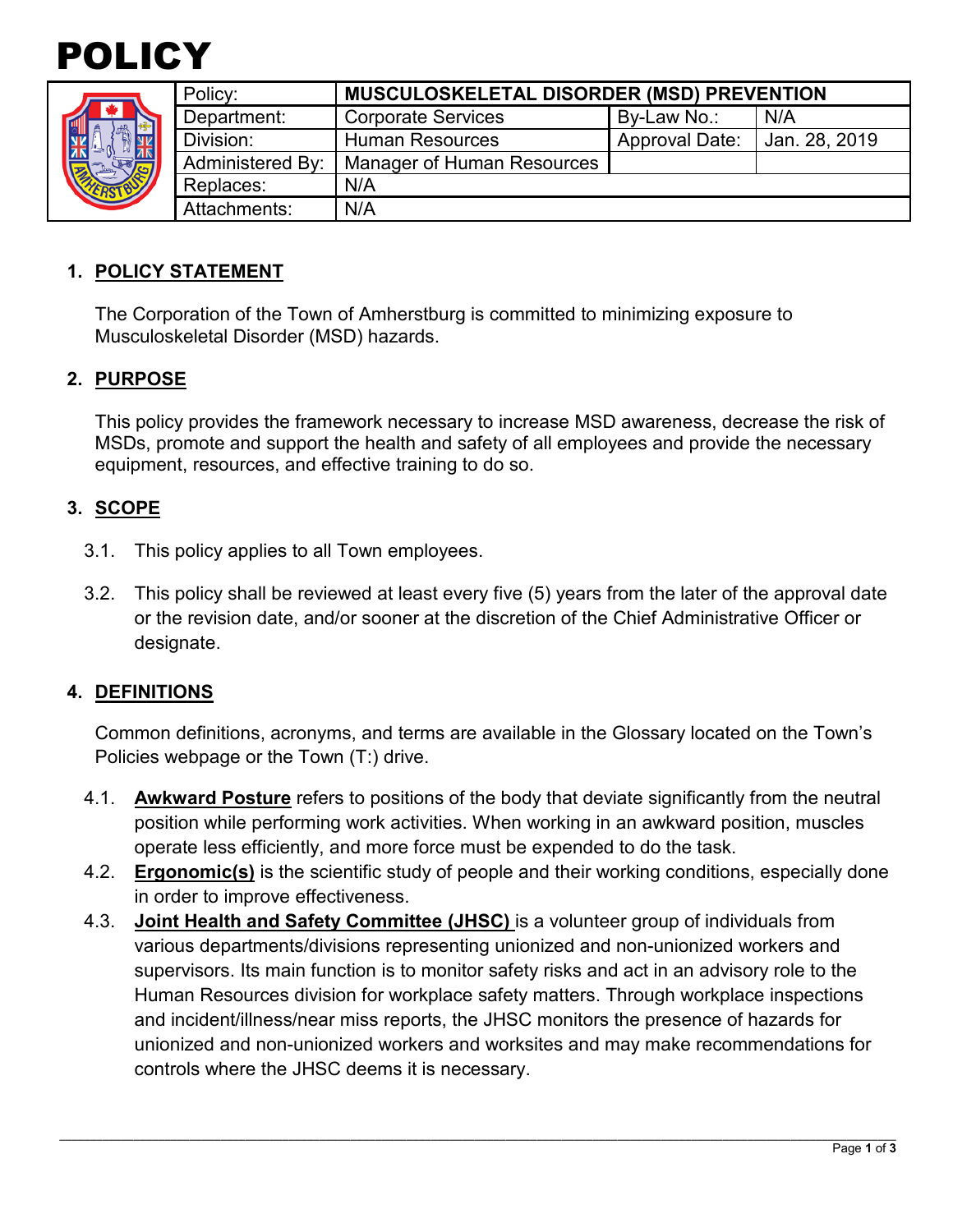- 4.4. **Musculoskeletal Disorders (MSDs)** are injuries and disorders that affect the human body's movement or musculoskeletal system (i.e. muscles, tendons, ligaments, nerves, discs, blood vessels, etc.)
- 4.5. **Work Organization** refers to the control of work and the division of labour. It includes the tasks performed, who performs them and how they are performed in the process of making a product or providing a service.

### **5. INTERPRETATIONS**

Any reference in this Policy to any statute or any section of a statute shall, unless expressly stated otherwise, be deemed to be reference to the statute as amended, restated or re-enacted from time to time. Any references to a By-law or Town policy shall be deemed to be a reference to the most recent passed policy or By-law and any replacements thereto.

### **6. GENERAL CONDITIONS**

#### 6.1. **Orientation and Education**

- 6.1.1. MSD education and job specific MSD awareness training will be provided to all new employees during new hire orientation.
- 6.1.2. MSD education will be provided to existing employees every 3 years.

#### 6.2. **MSD Hazard and Incident Reporting**

- 6.2.1. MSD hazards include but are not limited to:
	- 6.2.1.1. Force;
	- 6.2.1.2. Fixed or awkward posture;
	- 6.2.1.3. Repetition;
	- 6.2.1.4. Vibration;
	- 6.2.1.5. Temperature;
	- 6.2.1.6. Work organization; and
	- 6.2.1.7. Work methods.
- 6.2.2. MSD hazards and incidents must be reported.

# 6.3. **Purchasing**

- Ergonomic features shall be considered prior to decisions being made about the purchase of new equipment or new furniture.
- 6.3.2. Ergonomic considerations will be included in purchasing specifications and similar documents where applicable.

# 6.4. **Building and Equipment Design**

- Ergonomic considerations will be made for building expansions or modifications, fit-up and furnishings following AODA and ergonomic guidelines.
- 6.4.2. Ergonomic considerations will be made when new or replacement equipment is being introduced into the work environment.

# 6.5. **Simple MSD Risk Assessment**

Risk assessments will be conducted by the JHSC and the supervisor to identify hazards and make recommendations for preventative/corrective controls.